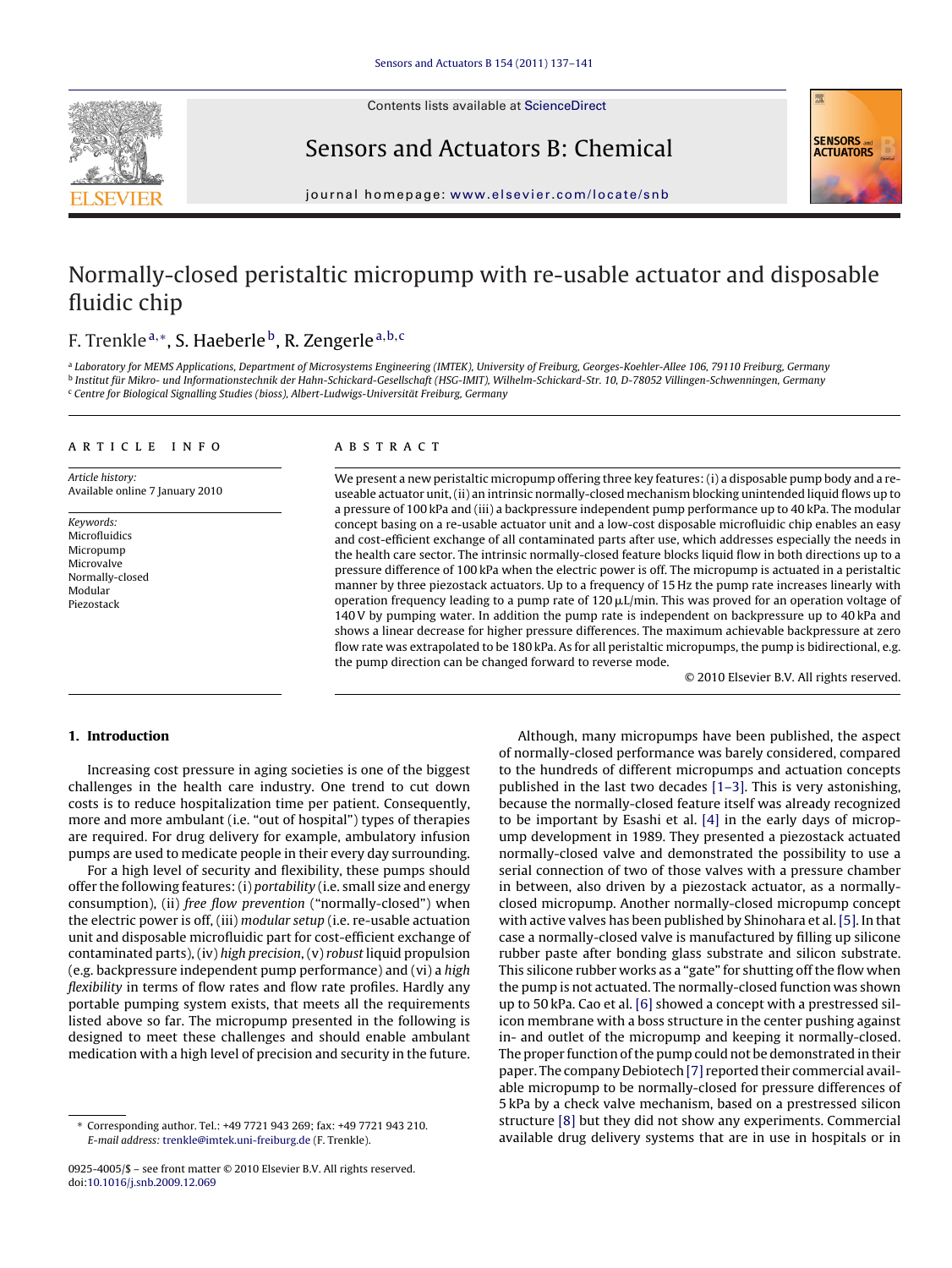

**Fig. 1.** Exploded view of the modular concept (left) and cross sectional view (middle) of the micropump with implemented normally-closed mechanism. A detailed view of one pump chamber is depicted on the right hand side.

the health care industry [\[9,10\]](#page-4-0) often use passive free flow protections, which have to be manually activated. Therefore, in case of a voltage breakdown or other unexpected errors during the drug delivery process, the free flow protection does mostly not prevent an uncontrolled dosage in such a system.

Usually, the flow rate of a micropump decreases linearly with increasing backpressure [\[11–13\].](#page-4-0) Therefore, with varying backpressures a precise delivery of liquid is not possible any longer without additional flow sensing and feedback loop to the actuation mechanism. In contrast backpressure independent pump performance enables high precision liquid delivery independently on varying conditions in the environment. Recent works in the field of backpressure independent micropumps [\[14,15\]](#page-4-0) have shown the possibility to pump against backpressures up to 30 kPa [\[15\]](#page-4-0) without significant decrease in flow rate.

### **2. Micropump design and normally-closed principle**

The modular concept of the micropump presented in this paper is based on a re-usable actuator unit and a disposable microfluidic chip. Fig. 1 (left) shows an exploded view of those building blocks. The actuator unit itself can be sub-classified in an active part featuring three piezostack actuators and a passive part. The piezostack actuators are assembled with adjustment parts (distance sleeves, o-rings for pre-tension, vertical alignment screws) in an aluminium casing. The passive actuator features four spring elements (or alternatively o-rings) and is arranged underneath the microfluidic chip. The microfluidic chip comprises three serially

interconnected pump chambers which are confined by a flexible membrane on the top and two orifices (inlet and outlet) at the bottom of each chamber. The three membranes in combination with the orifices in the pump chambers form three serially interconnected microvalves. After insertion of the microfluidic chip it is pushed up by the springs towards the plungers and all three flexible membranes are displaced completely into the pump chambers even when the voltage is turned off. This way all three valves are closed during stand-by. The maximum pressure every valve can withstand is defined by the prestress of the springs and the stiffness of the membranes. This represents the normally-closed property of the micropump. In Fig. 2 the laboratory prototype of the disassembled micropump can be seen. The re-usable piezostack actuator, the disposable microfluidic chip and the bottom part with the passive actuators are shown.

#### **3. Micropump working principle**

In [Fig. 3](#page-2-0) the sequence of membrane displacements into the three pump chambers is depicted (left) together with the sequence of actuation voltages on all three piezostack actuators (right). A pump cycle can be separated into five states or phases respectively. State 1 is the stand-by mode. All piezostack actuators are in the relaxed off-state and all three membranes are displaced into the pump chambers due to the passive actuators underneath the chip. The pump is switched into state 2 by applying a voltage to all three piezostack actuators. The chip is slightly tilted but there is no change regarding the membrane displacements into the pump



**Fig. 2.** Laboratory prototype of the micropump with disposable microfluidic chip and re-usable actuator unit.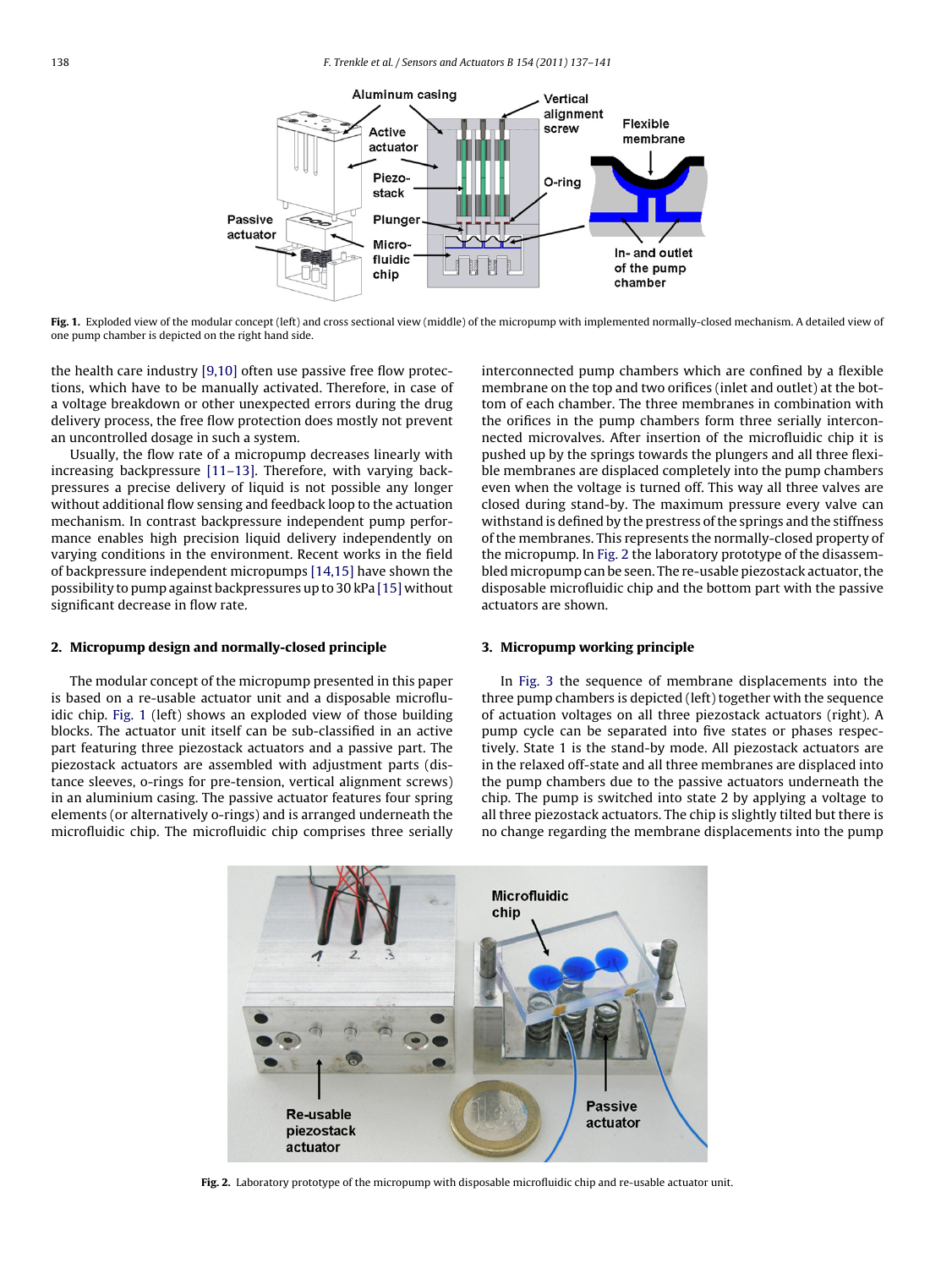<span id="page-2-0"></span>

Fig. 3. Electric drive signals (right) and corresponding fluid motion in the microfluidic chip (left).

chambers because all pump chambers are aligned along a straight line. In the next phase the pump is switched from state 2 into state 3 by reducing the voltage at piezoactuator 1 controlling the membrane displacement at the inlet pump chamber S1. The membrane relaxes due to the intrinsic stress according to its initial displacement and with it liquid is sucked into the pump chamber 1 (Fig. 3, left, 3). During switching from state 3 to state 4, fluid is just displaced from the inlet chamber S1 to the neighbouring chamber S2. This is initiated by reducing the voltage at actuator S2 and increasing the voltage at actuator S1 which causes a low pressure in chamber S2 and a high pressure in chamber S1. Due to the fact that the valve in pump chamber S3 is completely blocked during that period and due to the fact that the flow resistance between chamber S1 and S2 is much smaller than the flow resistance between S1 and the inlet tubing, theoretically no liquid is pushed back to the inlet tubing during that liquid transfer phase. During switching from state 4 to state 5 the same happens and liquid is transferred from chamber S2 to S3. In a final phase the liquid is pushed out through the outlet side by displacing membrane S3 by the piezoactuator S3. This equals the switch from state 5 back to state 2 (state 3–5 in Fig. 4, left). It can easily be seen that during a pump cycle an open fluidic path between inlet and outlet port never exists. At least one of the three valves is closed during all phases and so the complete amount of liquid should be transferred from one chamber to the other without any backflow during switching between two states. This prevents any unintended flow and at the same time enables backpressure independent performance of the micropump.

The electric drive signals S1 to S3 shown in Fig. 3 (right) were defined, so that the transfer of fluid between the pump chambers is supported. For the liquid transfer phase between pump chamber



Fig. 4. Laboratory setup for characterizing the micropump (e.g. frequency behaviour).

S1 and S2 this means for example, that the membrane S2 opens the valve of pump chamber 2 by moving upwards 1 ms before the pump chamber S1 starts to close again. At the end of the transfer phase, the pump membrane of chamber S2 reaches its full deflection 1 ms before the pump membrane S1 closes the valve of pump chamber 1. For other frequencies than the defined base frequency of 28.57 Hz (35 ms/pump cycle) these times are scaled linearly.

#### **4. Measurement setup**

A schematic drawing of the measurement setup for the characterization of the micropump is shown in Fig. 4. A PC with a LabVIEW<sup>TM</sup> program is used to provide the drive signals over an analog output module. The signal is pre-amplified by a not inverting operational amplifier circuitry and finally amplified by a commercial available three-channel voltage amplifier (Physik Instrumente, P-863), generating voltages between −20 V and 120V. The multilayer piezostack actuators (P882.51) were purchased from Physik Instrumente. The size of every actuator was  $2.0$  mm  $\times$   $3.0$  mm  $\times$   $36.0$  mm. The total length of  $36$  mm was achieved by stacking two individual actuators of the half length each. The actuator stroke was  $40 \,\mu\mathrm{m}$  ( $-20 \,\mathrm{V}$  to +120V), the blocking force is 210 N. For characterization of the flow rates, a flow sensor (LiquiFlow, Bronkhorst) is used to measure flow rates up to 180  $\mu$ L/min. The outlet reservoir can be pressurized to perform tests of the normally-closed mechanism and to characterize the backpressure behaviour of the micropump.

#### **5. Manufacturing of the fluidic chip**

The bottom of the pump chamber should adapt the shape of a deflected membrane to enable a sufficient sealing at the in- and outlet of each pump chamber. So, the desired normally-closed mechanism can be realized efficiently. Additionally, the dead volume of a pump chamber can be reduced, if the bottom of the pump chamber forms the exact shape of the deflected membrane. For this, the pump chambers of the fluidic chip are casted in a mould as a negative of the deflected membrane using an epoxy resin (Struers/SpeciFix-20). To mould the pump chambers, the lid of the fluidic chip is mechanically clamped with an assembly tool onto an aluminium blank (shown in [Fig. 5\).](#page-3-0) The clamped lid above the milled edges are deflected by a certain spring force into the aluminium blank and build the negative shape of a pump chamber.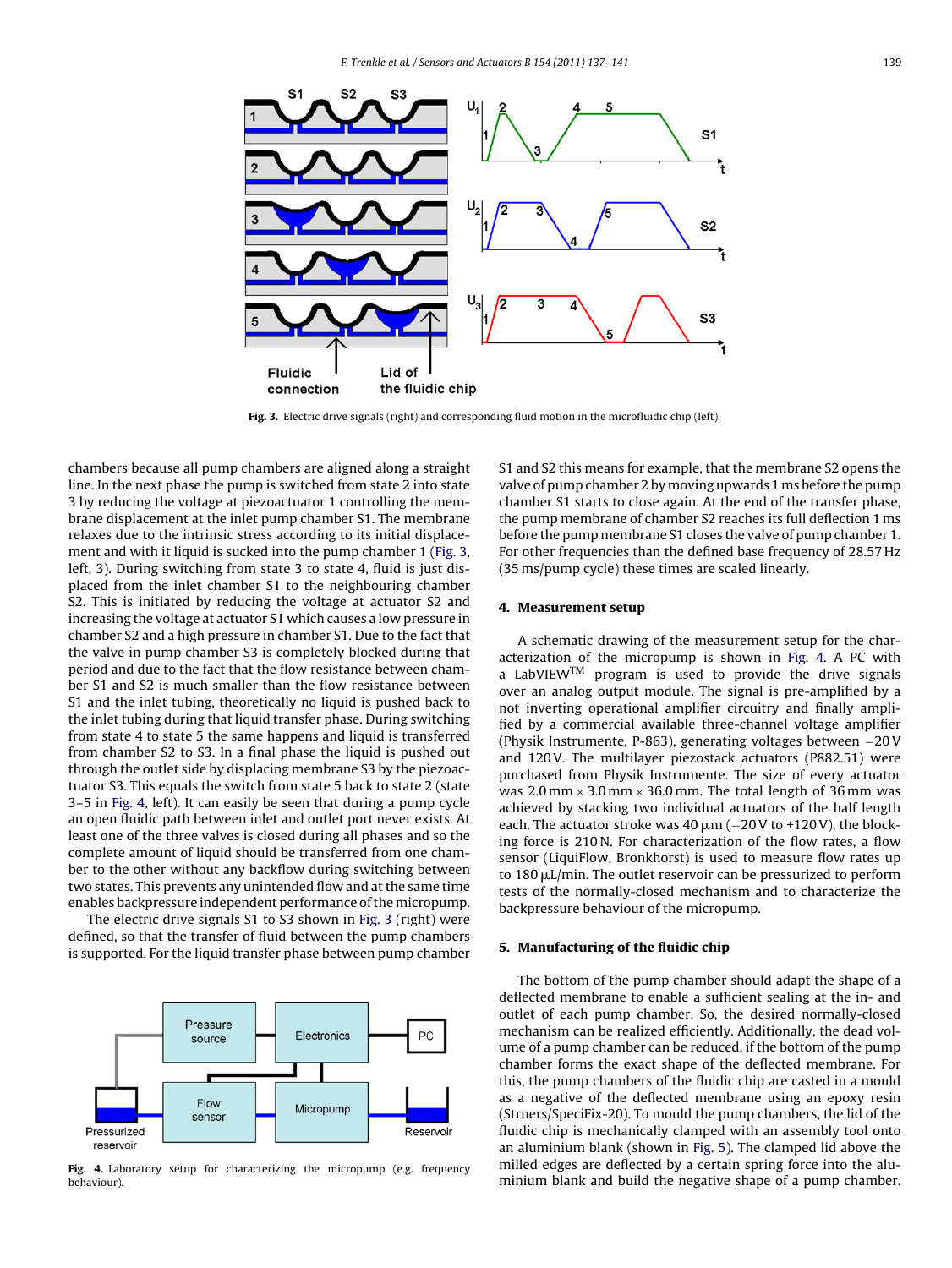<span id="page-3-0"></span>

**Fig. 5.** Assembly tool for prototype version of the microfluidic chip with moulded pump chambers.

From the bottom side of the assembly tool, the aluminium blank is filled with epoxy resin. So, the cavities underneath the lid are filled out (Fig. 5) and form the pump chambers after curing for 12 h at room temperature. For a proper release after the curing process, the surface of the membrane was pretreated with car polish. In the first prototype version of the fluidic chip, this process was done for every individual microfluidic chip (Fig. 6, left). In the final version (Fig. 6, right) a master chip was casted in a mould and the data of a profilometer scan were used for micro-milling of the pump chambers directly into a polycarbonate block. Additionally, the fluidic interconnections between the pump chambers and holes for the in- and outlet are milled and drilled into the chip body. After gluing stainless steel tubes into the drilled in- and outlet holes as connectors for a flexible tube, the chip body is ready for the capping process of the lid. This is done in a heat bonding step with a laminator (Weiss & Soehne, Pilot Coater PCS-30) and a hot melt adhesive (Buehnen D 1544). The bottom side of the fluidic chip was sealed with an adhesive tape. Fig. 6 shows the two versions of the microfluidic chip. The aluminium prototype version with moulded pump chambers (left) and the miniaturized polycarbonate version of the fluidic chip (right) with micro-milled pump chambers.



**Fig. 6.** Aluminium chip with moulded pump chambers (left) and polycarbonate chip with micro-milled pump chambers (right).

#### **6. Experimental results**

The micropump is designed for a precise dispensing of small volumes with flow rates up to 100  $\mu$ L/min. The experiments have been performed with water. The characteristics of the normally-closed mechanism, is depicted in Fig. 7. It was measured by connecting the flow sensor to the inlet port of the pump and pressurizing the outlet reservoir connected to the outlet of the pump. Without energy consumption, the micropump is normally-closed up to a pressure difference between inlet and outlet port of 100 kPa (no fluid flow was measured). For higher pressure differences, a measurable flow rate can be observed. This proves a good sealing between the membrane and the inlet and outlet ports at the bottom of the pump chambers caused by the force of the passive actuators, up to a pressure of 100 kPa.

The flow rate versus frequency characteristics, for voltage amplitudes of  $140V$  (+120 V/-20 V), can be seen in Fig. 8. A linear increase in the frequency of the driving signal up to 15 Hz goes along with a linear increase in the flow rate (pointed out by the linear fit with  $R^2$  = 0.998). A flow rate peak at 150  $\mu$ L/min is achieved at frequencies between 20 and 25 Hz. The linear frequency range up to 15 Hz with flow rates increasing linearly with frequencies allows a precise dispensing of liquid up to 120  $\mu$ L/min. The pumped liquid volume per cycle was about 130 nL according to these experimental results.

The backpressure behaviour of themicropump is shown in [Fig. 9.](#page-4-0) A backpressure independent flow rate was obtained up to 40 kPa. The slight variations around the mean value of about 70  $\mu$ L/min are below 10% and can be explained with the capacitance of the tubing that is charged for small backpressures by the micropump and slightly lowers the flow rate in this region. For a further increase of the backpressure above the critical value  $p_c$  (flow rate declined to 90% of the maximum value), a linear decrease ( $R^2$  = 1.00) in flow rate versus backpressure can be observed. This is plotted for backpres-



**Fig. 7.** Characteristics of the normally-closed mechanism. Up to a pressure of 100 kPa no fluid flow was measured (normally-closed region).



**Fig. 8.** Frequency characteristics of the micropump. A linear increase can be measured up to 15 Hz, which allows a precise dispensing with flow rates up to  $120 \mu L/min$ .